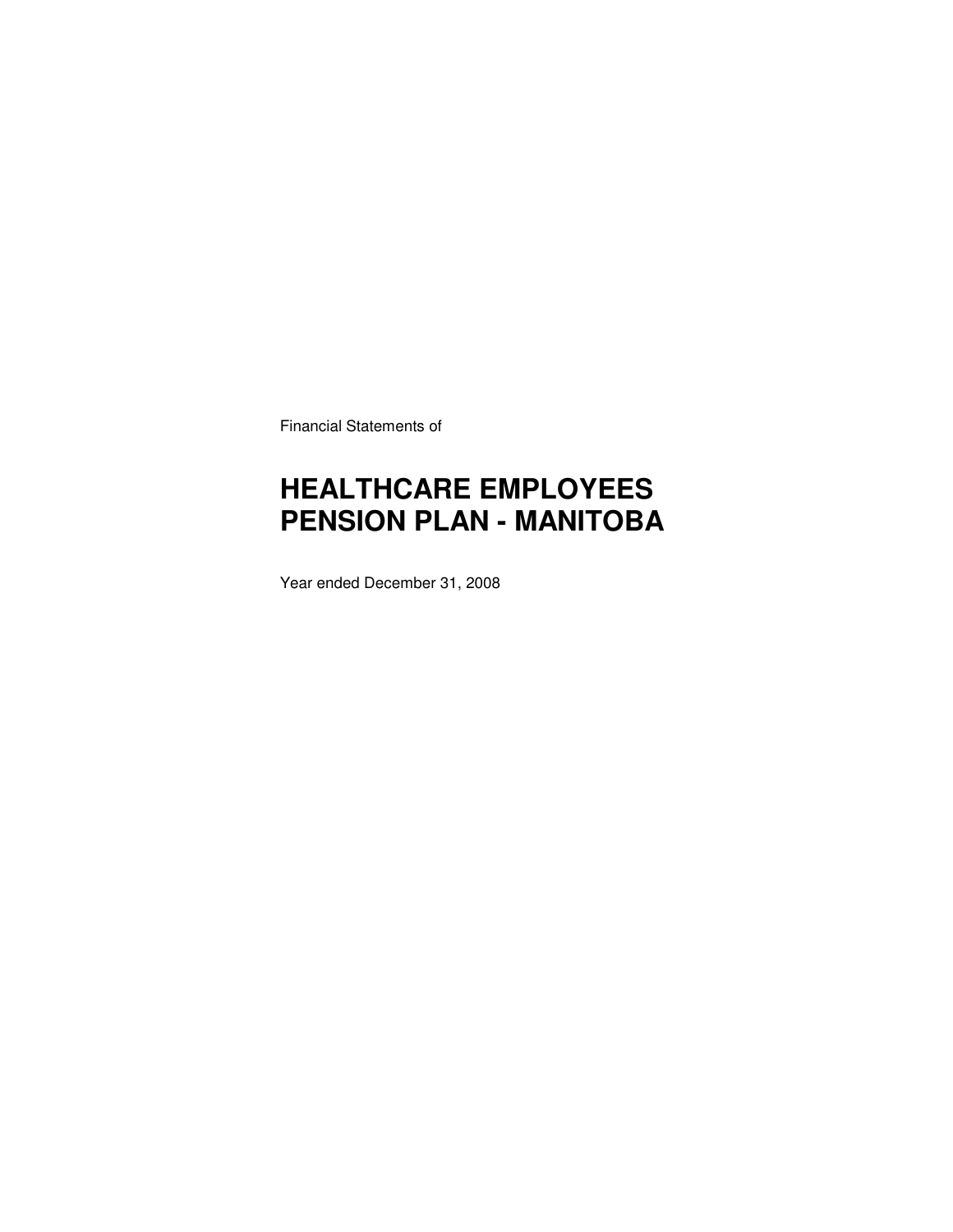

**KPMG LLP**<br>
Chartered Accountants<br>
Chartered Accountants<br>
Tax (204) 957-0808 **Chartered Accountants**<br>Suite 2000 - One Lombard Place Winnipeg MB R3B 0X3 Canada

Internet www.kpmg.ca

### **AUDITORS' REPORT**

To the Board of Trustees of the Healthcare Employees Pension Plan - Manitoba

We have audited the statement of net assets of the Healthcare Employees Pension Plan - Manitoba as at December 31, 2008 and the statement of changes in net assets for the year then ended. These financial statements are the responsibility of the Plan's management. Our responsibility is to express an opinion on these financial statements based on our audit.

We conducted our audit in accordance with Canadian generally accepted auditing standards. Those standards require that we plan and perform an audit to obtain reasonable assurance whether the financial statements are free of material misstatement. An audit includes examining, on a test basis, evidence supporting the amounts and disclosures in the financial statements. An audit also includes assessing the accounting principles used and significant estimates made by management, as well as evaluating the overall financial statement presentation.

In our opinion, these financial statements present fairly, in all material respects, the net assets of the Plan as at December 31, 2008 and the changes in its net assets for the year then ended in accordance with Canadian generally accepted accounting principles.

Signed "**KPMG LLP**"

Chartered Accountants

Winnipeg, Canada

May 27, 2009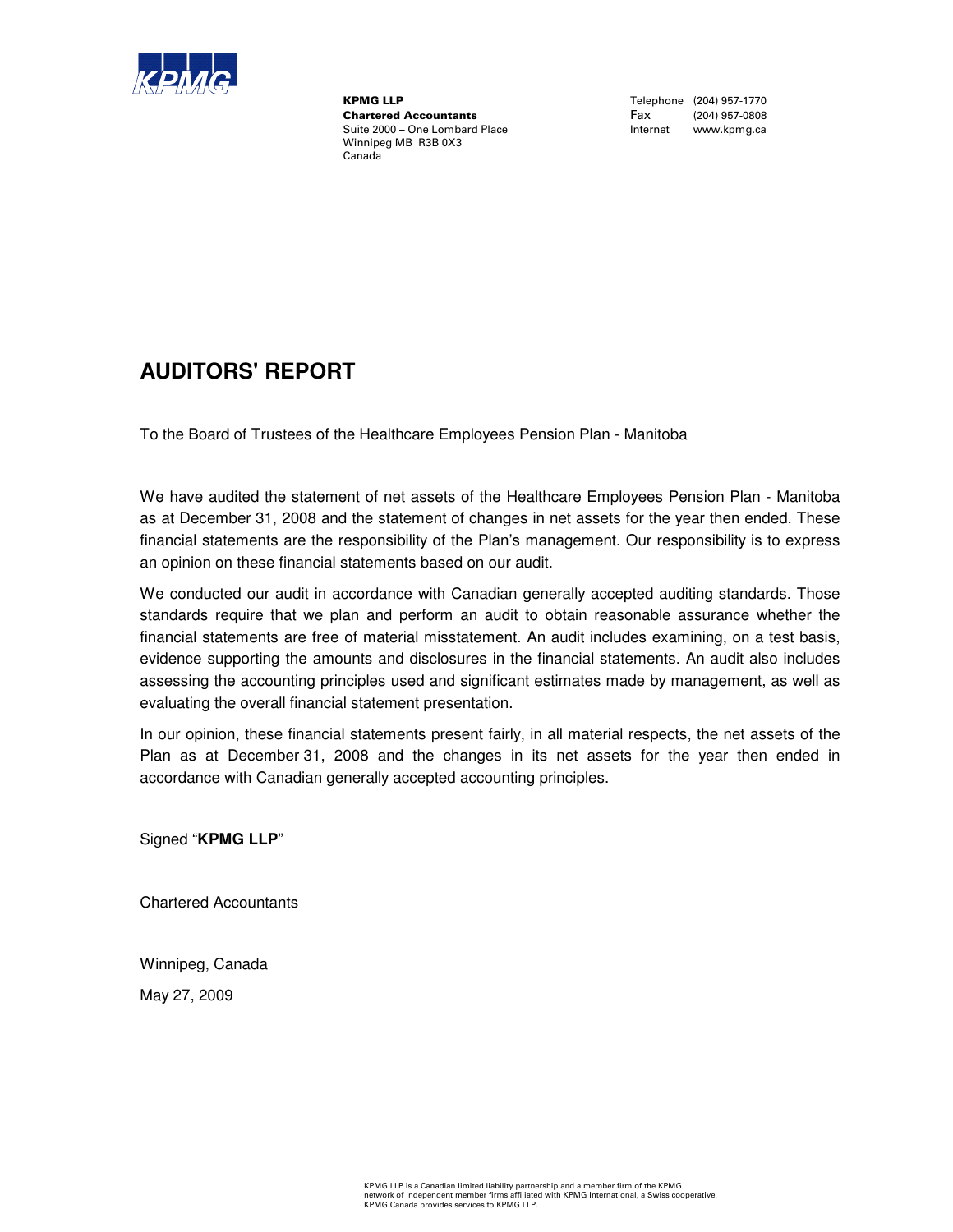**Statement of Net Assets** 

December 31, 2008, with comparative figures for 2007

|                                                                              | 2008                                      | 2007                                        |
|------------------------------------------------------------------------------|-------------------------------------------|---------------------------------------------|
| <b>Assets</b>                                                                |                                           |                                             |
| Cash                                                                         | \$<br>34,334,633                          | \$<br>28,105,716                            |
| Contributions and other receivables (note 5)                                 | 13,993,228                                | 13,864,702                                  |
| Due from brokers                                                             | 2,787,345                                 |                                             |
| Investment income receivable                                                 | 3,552,387                                 | 3,649,021                                   |
| Investments (note 6)                                                         | 3,020,393,556                             | 3,556,815,097                               |
| Capital assets (note 7)                                                      | 904,843                                   | 1,898,552                                   |
|                                                                              | \$3,075,965,992                           | \$3,604,333,088                             |
| <b>Liabilities and Net Assets</b>                                            |                                           |                                             |
| Accrued termination benefits<br><b>Accrued liabilities</b><br>Due to brokers | \$<br>11,225,000<br>2,888,483             | \$<br>17,936,000<br>3,466,835<br>119,112    |
|                                                                              | 14,113,483                                | 21,521,947                                  |
| Net assets represented by:<br><b>Pension Fund</b><br><b>Capital Fund</b>     | 3,060,947,666<br>904.843<br>3.061.852.509 | 3,580,912,589<br>1,898,552<br>3,582,811,141 |
|                                                                              | \$3,075,965,992                           | \$3,604,333,088                             |

See accompanying notes to financial statements.

Approved by the Trustees: Chair Vice-Chair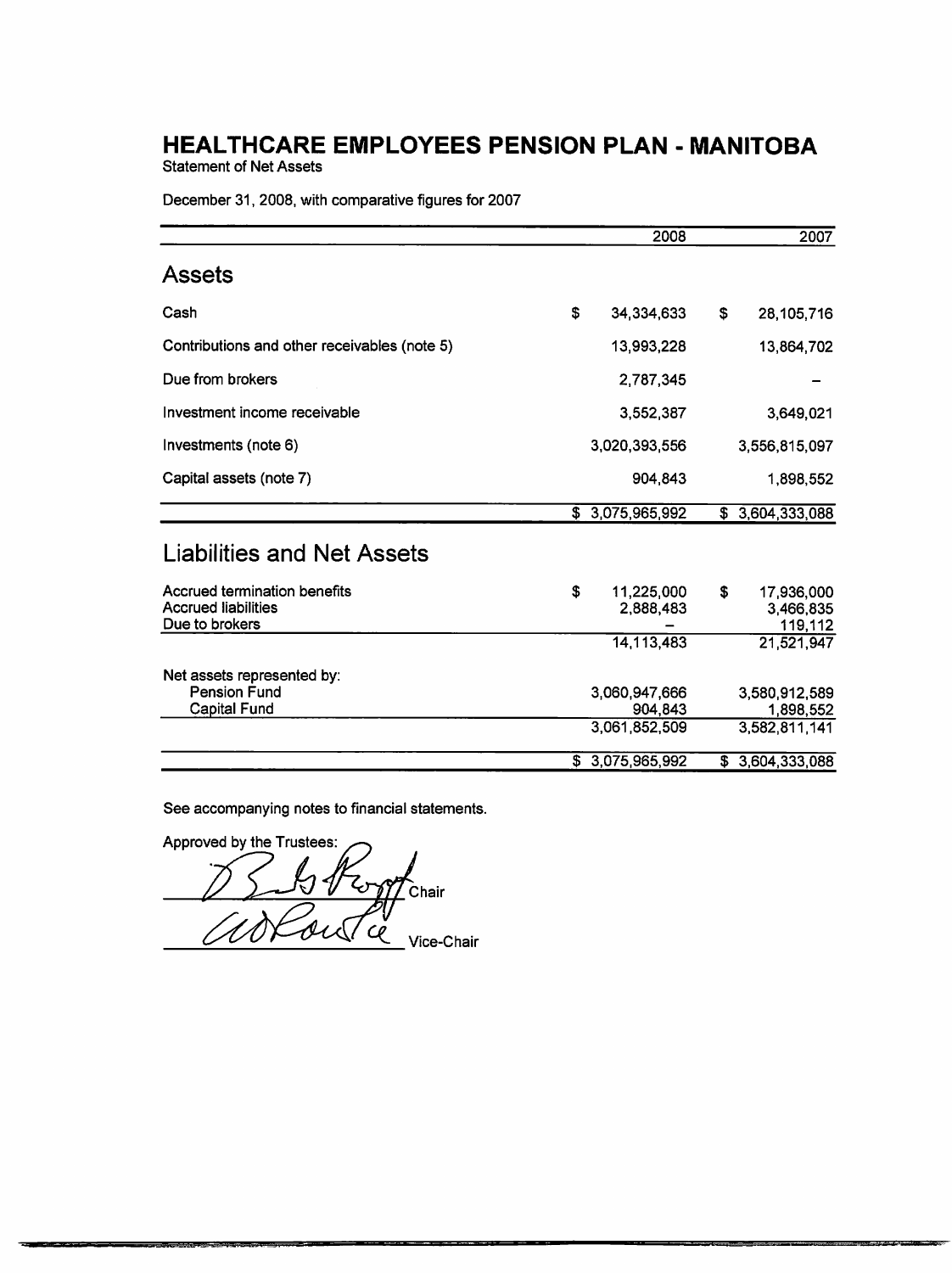Statement of Changes in Net Assets

Year ended December 31, 2008, with comparative figures for 2007

|                                    | Pension             | Capital       | 2008              | 2007             |
|------------------------------------|---------------------|---------------|-------------------|------------------|
|                                    | Fund                | Fund          | Total             | Total            |
| Increase in net assets:            |                     |               |                   |                  |
| Pension fund contributions:        |                     |               |                   |                  |
| Employer                           | \$<br>102,184,338   | \$            | \$<br>102,184,338 | \$<br>91,393,799 |
| Employee                           | 102,184,338         |               | 102,184,338       | 91,393,799       |
| Reciprocal transfers and buybacks: |                     |               |                   |                  |
| Employer                           | 1,139,410           |               | 1,139,410         | 1,125,861        |
| Employee                           | 1,143,119           |               | 1,143,119         | 1,051,621        |
| Investment income (note 8)         | 126,163,513         |               | 126,163,513       | 111,890,902      |
| Current period change in market    |                     |               |                   |                  |
| value of investments               |                     |               |                   | 39,697,602       |
| Total increase in net assets       | 332,814,718         |               | 332,814,718       | 336,553,584      |
|                                    |                     |               |                   |                  |
| Decrease in net assets:            |                     |               |                   |                  |
| Current period change in market    |                     |               |                   |                  |
| value of investments               | 700,111,774         |               | 700,111,774       |                  |
| Pension payments                   | 113,565,796         |               | 113,565,796       | 101,724,801      |
| <b>Termination refunds</b>         | 23,176,464          |               | 23,176,464        | 32,616,124       |
| Investment management fees         | 9,510,486           |               | 9,510,486         | 10,492,224       |
| Administrative expenses            | 4,460,976           |               | 4,460,976         | 3,958,449        |
| Amortization of capital assets     |                     | 1,719,780     | 1,719,780         | 1,541,460        |
| Professional fees                  | 93,547              |               | 93,547            | 116,026          |
| Special project expenses           | 146,300             |               | 146,300           | 312,527          |
| Custodial fees                     | 645,200             |               | 645,200           | 745,726          |
| <b>Actuarial fees</b>              | 343,027             |               | 343,027           | 350,526          |
| Total decrease in net assets       | 852,053,570         | 1,719,780     | 853,773,350       | 151,857,863      |
| Increase (decrease) in net assets  |                     |               |                   |                  |
| prior to inter-fund transfers      | (519, 238, 852)     | (1,719,780)   | (520, 958, 632)   | 184,695,721      |
|                                    |                     |               |                   |                  |
| Inter-fund transfers (note 7)      | (726, 071)          | 726,071       |                   |                  |
| Increase (decrease) in net assets  | (519, 964, 923)     | (993, 709)    | (520, 958, 632)   | 184,695,721      |
| Net assets, beginning of year      | 3,580,912,589       | 1,898,552     | 3,582,811,141     | 3,398,115,420    |
| Net assets, end of year            | \$<br>3,060,947,666 | \$<br>904.843 | \$3,061,852,509   | \$3,582,811,141  |

See accompanying notes to financial statements.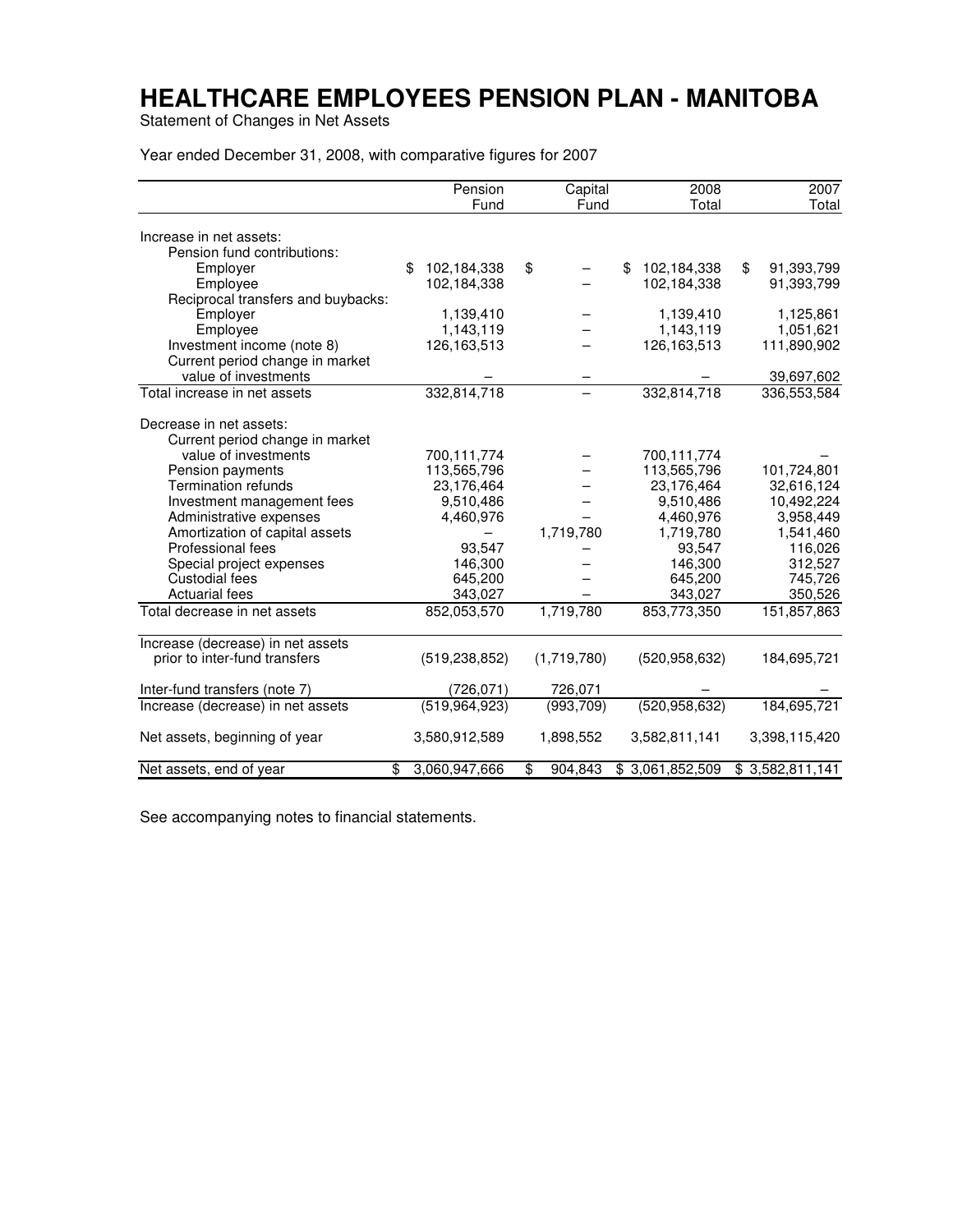Notes to Financial Statements

Year ended December 31, 2008

#### **1. General:**

The Plan is governed by a Board of Trustees appointed by signatory employers and unions. The Plan has received approval from Canada Revenue Agency (CRA) for registration as a Specified Multi-Employer Plan and the Manitoba Pension Commission has registered the Plan as a Multiunit Pension Plan.

### **2. Description of the Plan:**

The following description of the Plan is a summary only. For more complete information reference should be made to the Plan Text.

(a) General:

The Plan is a multi-employer defined benefit pension plan for all employees of participating healthcare facilities in the Province of Manitoba.

(b) Funding policy:

Employers and employees contribute equally to fund the benefits under the Plan.

Employers and employees are required to contribute to the Plan a certain percentage of the members' earnings up to the legislated Year's Maximum Pensionable Earnings (YMPE) plus a certain percentage of the members' earnings in excess of the YMPE, as established by the settlors of the Plan.

The settlors of the Plan approved the following contribution rate percentages for 2008 and 2007:

|      |                   | January 1<br>to June 30 | July 1<br>to December 31 |
|------|-------------------|-------------------------|--------------------------|
| 2008 | <b>Below YMPE</b> | 6.8%                    | 6.8%                     |
|      | Above YMPE        | 8.4%                    | 8.4%                     |
| 2007 | <b>Below YMPE</b> | 6.6%                    | 6.8%                     |
|      | Above YMPE        | 8.2%                    | 8.4%                     |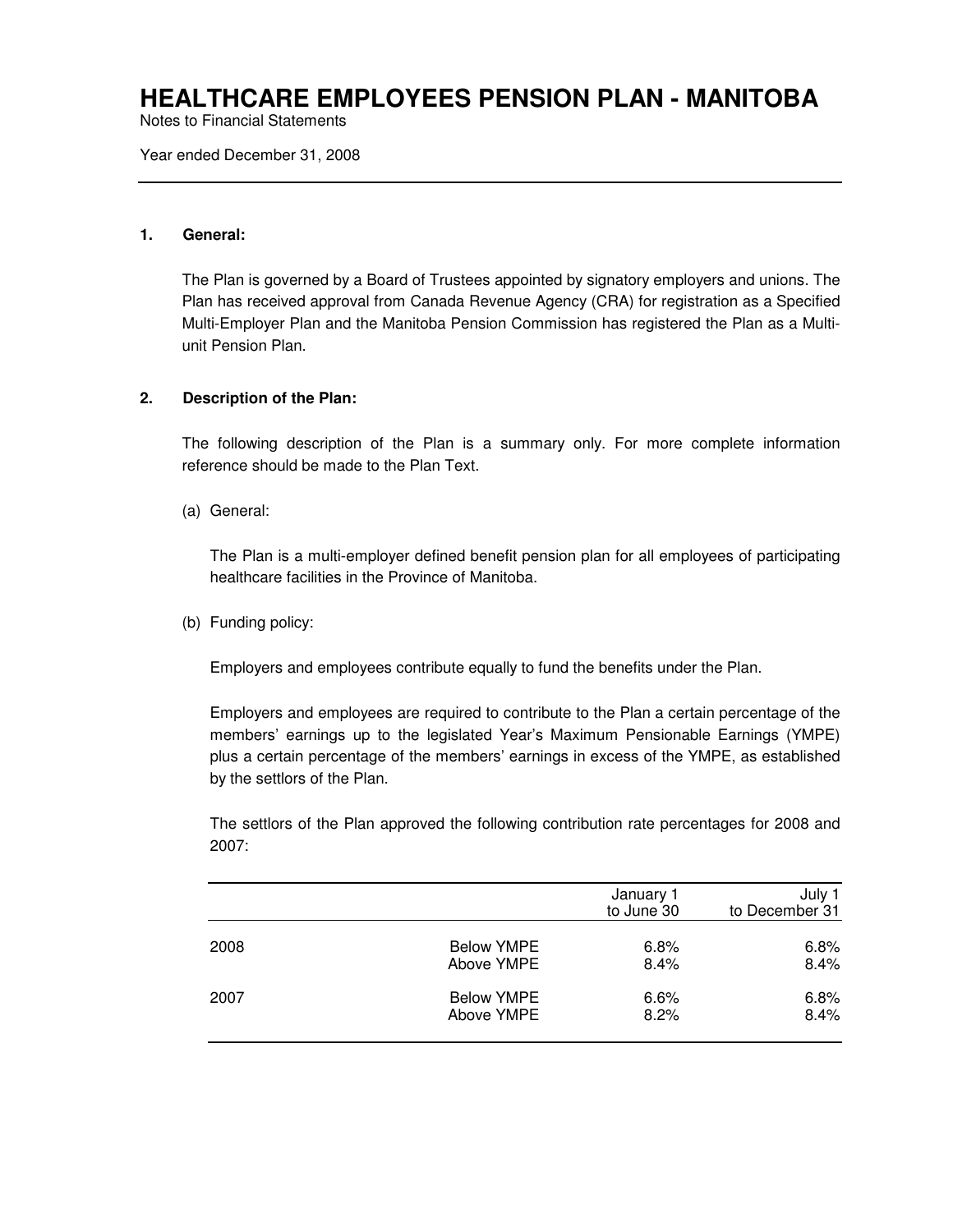Notes to Financial Statements (continued)

Year ended December 31, 2008

### **2. Description of the plan (continued):**

(c) Normal retirement pension benefits:

Normal retirement pension benefits commence the first month coincident with or immediately following the attainment of age 65. The annual earned pension payable to a member on normal or postponed retirement is based on years of service and contributory earnings.

(d) Early retirement pension benefits:

A member may elect to retire early provided that:

- the member has completed at least two years of service and attained age 55; or
- the total of the member's age plus years of service total at least 80.

If at the member's early retirement date:

- the member has attained age 60 and two years of service; or
- the member's age plus years of service total at least 80,

then the member shall receive normal pension benefits.

If at the member's early retirement date the member's age is between 55 and 60 and the member has not achieved the total of 80 based on age and years of service, pension benefits will be reduced in accordance with the Plan Text.

(e) Postponed retirement benefits:

Retirement benefits cannot be postponed beyond the end of the year in which a member turns 71 years of age.

(f) Death benefits:

Prior to retirement, upon the death of a member who has completed two years of service, the beneficiary is eligible to receive a death benefit.

If less than two years of service has been completed, then the beneficiary is eligible to receive the related contributions plus interest.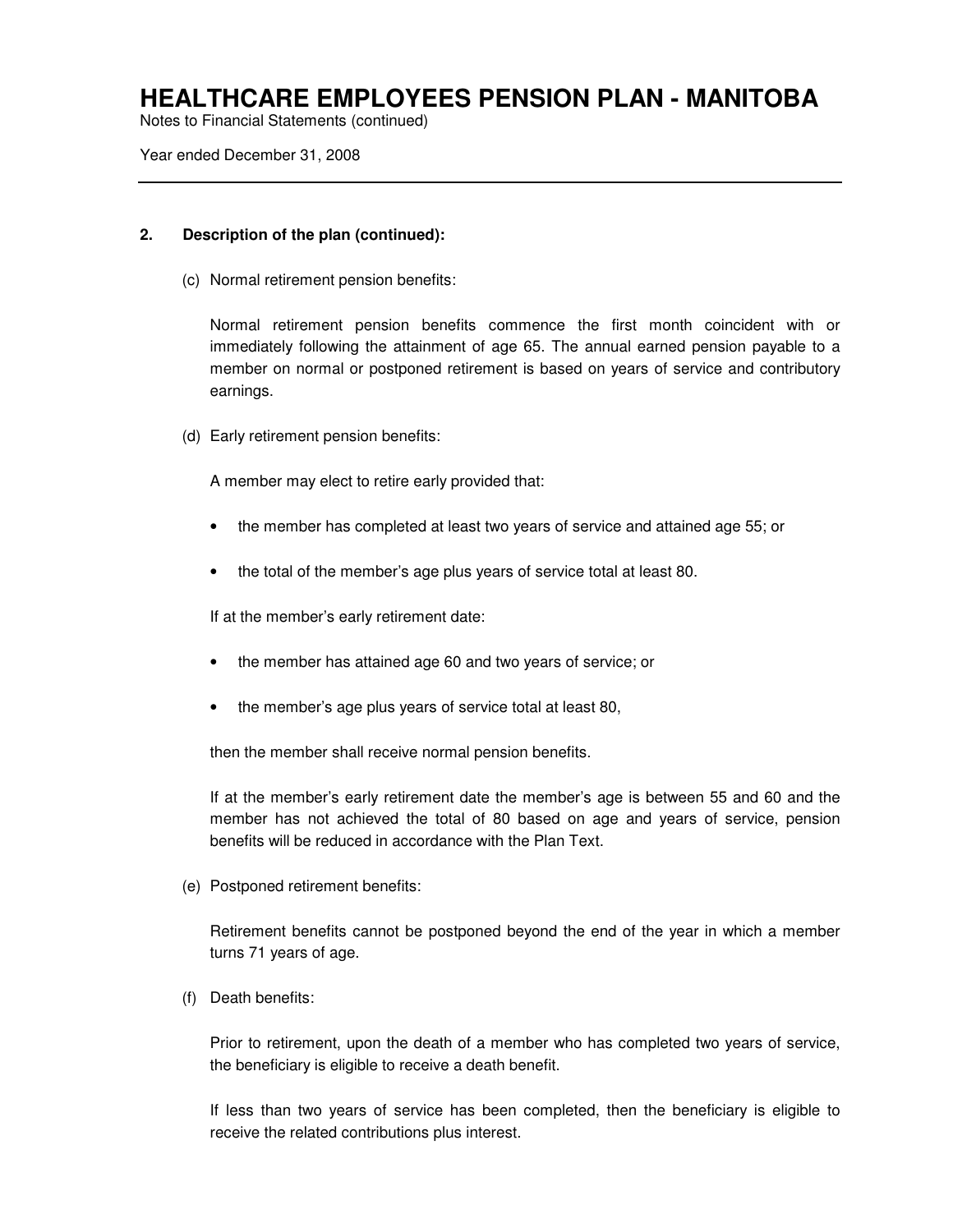Notes to Financial Statements (continued)

Year ended December 31, 2008

### **2. Description of the plan (continued):**

(g) Benefits on termination:

In the event of termination after two years of service, the terminating member is entitled to a return of their contributions plus the value of their earned pension.

If less than two years service has been completed then the terminating member shall receive their contributions plus credited interest.

(h) Income taxes:

The Plan is a Pension Trust as defined in the *Income Tax Act* and is not subject to income taxes.

### **3. Significant accounting policies:**

(a) Basis of presentation:

These financial statements are prepared on a going concern basis and present the aggregate financial position of the Plan as a separate financial reporting entity, independent of the participating employers and members. Only the net assets and obligations to members eligible to participate in the Plan have been included in these financial statements. These financial statements do not portray the funding requirements of the Plan or the benefit security of the individual plan members.

(b) Fund accounting:

Assets, liabilities, revenues and expenses related to the Plan's capital assets are recorded in the Capital Fund. All other assets, liabilities, revenues and expenses are reported in the Pension Fund.

(c) Investments:

Investments are stated at market value as follows:

(i) Short-term investments:

Short-term investments are valued at cost plus accrued interest, which approximates market value, with maturities up to one year.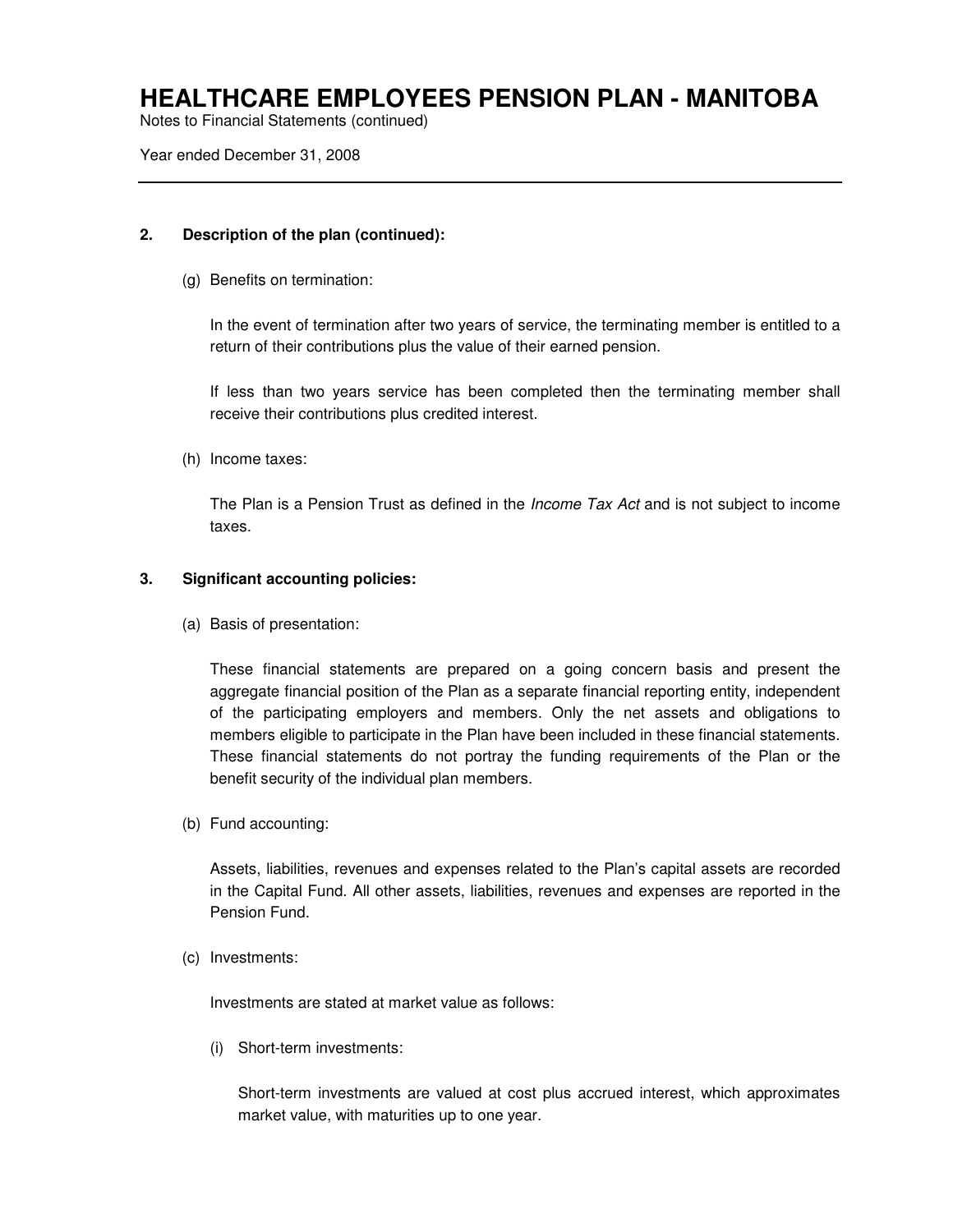Notes to Financial Statements (continued)

Year ended December 31, 2008

### **3. Significant accounting policies (continued):**

(ii) Bonds:

Bonds are valued using published market quotations or by a yield-to-maturity calculation where published rates are not available.

Bond pooled fund units are recorded at market values established by the respective fund trustee.

(iii) Mortgages:

Mortgage investments held in mortgage pooled funds are recorded at market values established by the respective fund trustee.

(iv) Equities:

All listed equities are traded on major stock exchanges and are valued based on the quoted market price as at year end. If a closing trade price is unavailable, a latest bid price is reflected. If no bid price is available, the most recent trade price is used.

All private equities are valued by the general partner, who in its determination of fair market value considers any legal sale or other liquidity restrictions on the investment. Purchases and sales are recorded on the closing date of the transactions.

(v) Real estate:

Real estate investments held in pooled funds are recorded at market values established by the respective fund asset manager. Real estate properties are recorded at market value as established by an annual appraisal conducted by qualified external real estate appraisers, reduced by any assessed impairment between the appraisal and year-end dates. Real estate acquired within the year is recorded at cost, which approximates its market value.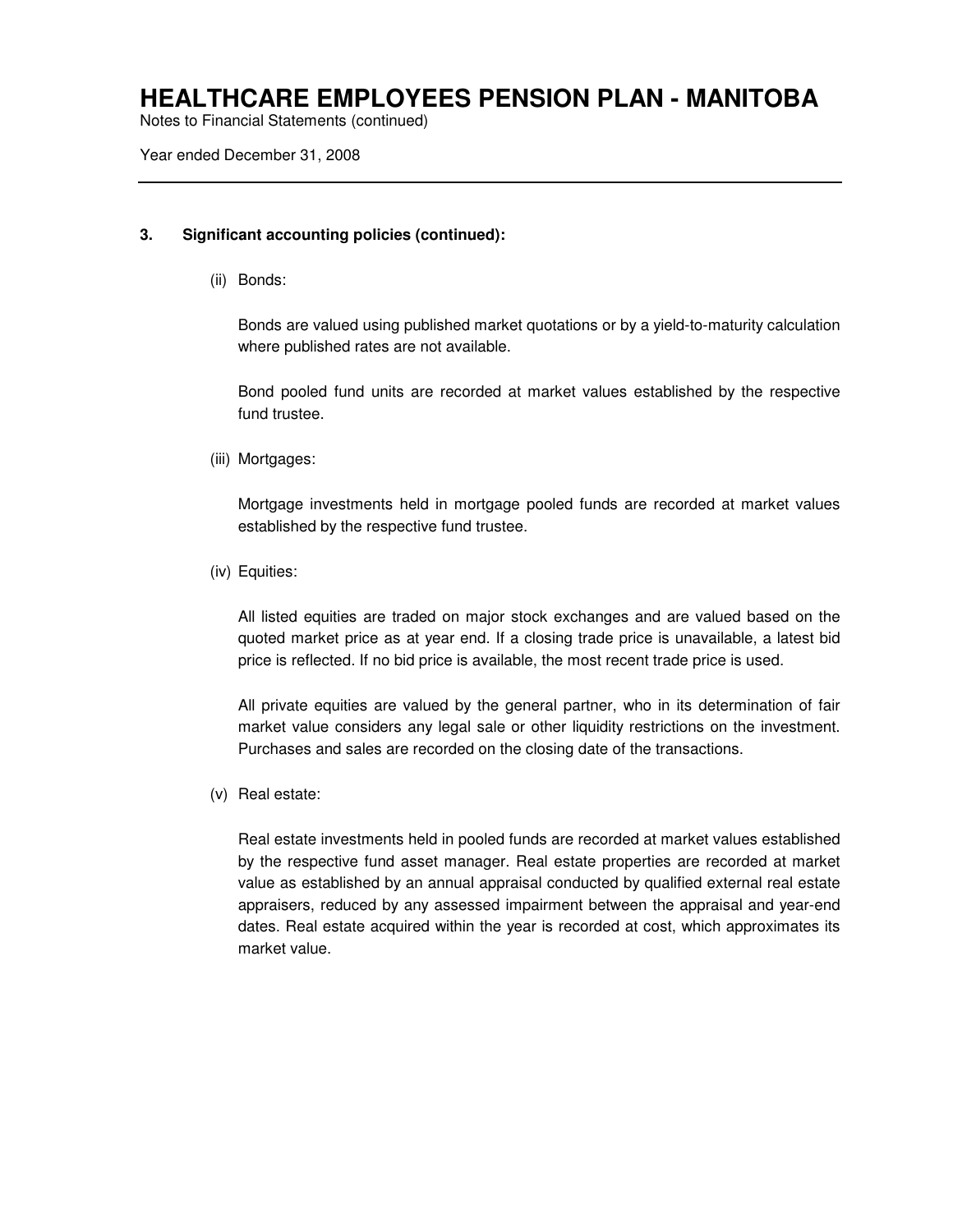Notes to Financial Statements (continued)

Year ended December 31, 2008

### **3. Significant accounting policies (continued):**

(d) Capital assets:

Capital assets are recorded at cost less accumulated amortization. Repairs and maintenance costs are charged to expense. Betterments which extend the estimated useful life of an asset are capitalized. When a capital asset no longer contributes to the Plan's ability to provide services, its carrying amount is written-down to its residual value. Capital assets, which include computer software, computer hardware, and office equipment, are amortized on a straight-line basis over three years. Amortization expense is reported in the Capital Fund.

Computer projects are amortized on a straight-line basis over three years as the projects are completed.

(e) Foreign currency transactions and balances:

Assets and liabilities denominated in foreign currency are translated into Canadian dollars at the exchange rate prevailing at the financial statement date. Revenues and expenses denominated in foreign currencies are translated at the exchange rate prevailing at the transaction date.

(f) Income recognition:

Contributions from the members are recorded on an accrual basis. Cash received from members for credited service and cash transfers from other pension plans are recorded when received.

Investment income has been accrued as reported by the issuer of the pooled funds and bonds. Dividend income from publicly traded securities is recorded as of the ex-dividend date. Interest income has been accrued as earned.

(g) Benefits:

Benefit payments to members, termination refunds to former members, and transfer payments to other plans are recorded in the period in which they are paid or payable. Any benefit payment accruals not paid are reflected in accrued benefit payments.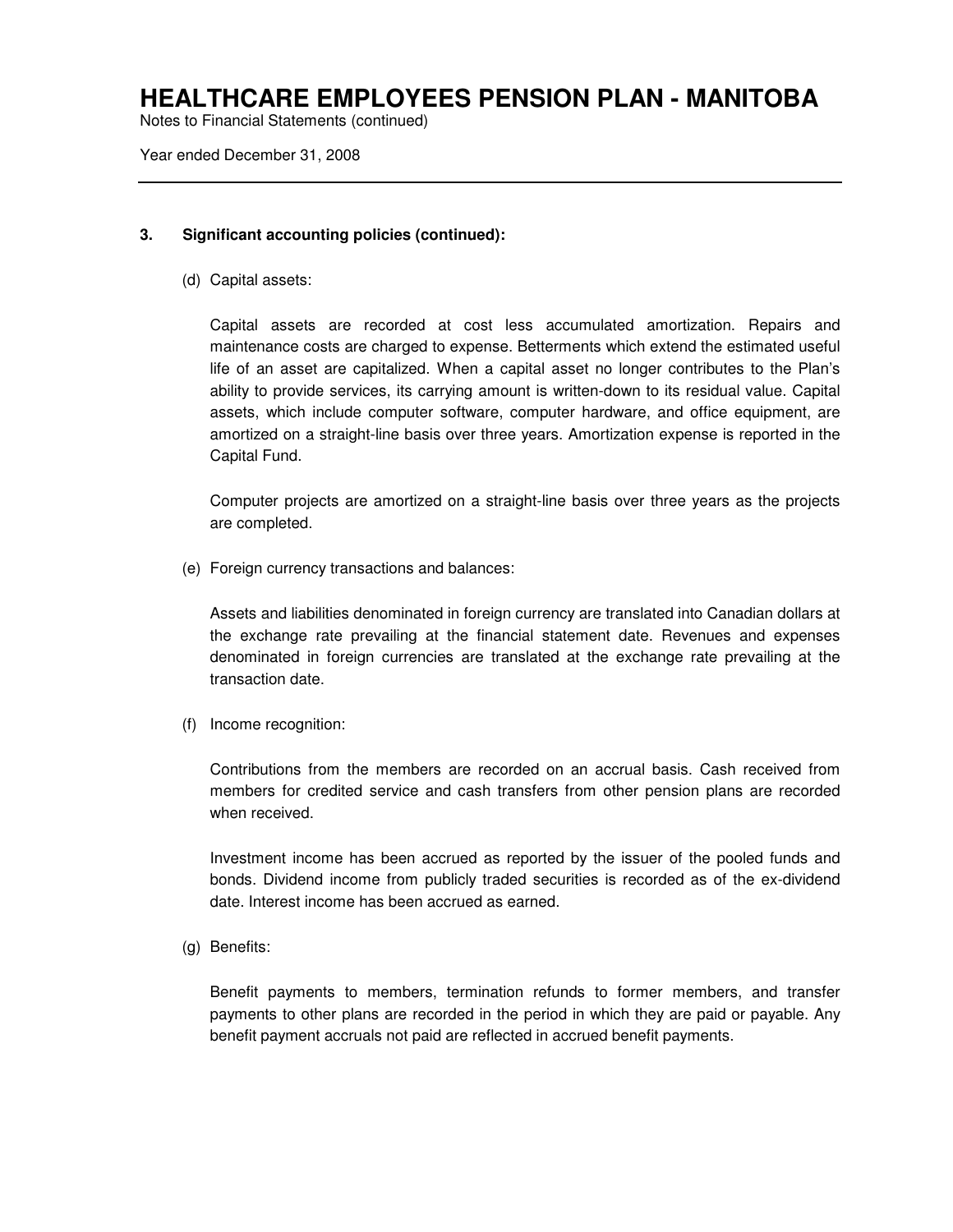Notes to Financial Statements (continued)

Year ended December 31, 2008

### **3. Significant accounting policies (continued):**

(h) Transaction costs:

Transaction costs are incremental costs directly attributable to the acquisition, issue or disposal of a financial asset or financial liability. Transaction costs incurred are expensed and included in current period change in market value of investments.

(i) Unrealized gains (losses):

The net unrealized gains (losses) for the year are reflected in the statement of changes in net assets.

(j) Use of estimates:

The preparation of financial statements requires management to make estimates and assumptions that affect the reported amounts of net assets, changes in net assets and related disclosures. Actual results could differ from those estimates. The most significant use of estimates is the assumptions used in the actuarial valuation for the obligations for pension benefits (note 12).

#### **4. Change in accounting policy:**

On January 1, 2008, the Plan adopted two new accounting standards: Handbook Section 3862, Financial Instruments – Disclosures, and Handbook Section 3863, Financial Instruments - Presentation.

Sections 3862 and 3863 replace Handbook Section 3861, Financial Instruments - Disclosure and Presentation, revising and enhancing its disclosure requirements, and carrying forward unchanged its presentation requirements. These new sections place increased emphasis on disclosures about the nature and extent of risks arising from financial instruments and how the entity manages those risks.

The revised and enhanced disclosures with respect to these standards are included in note 9 to the financial statements.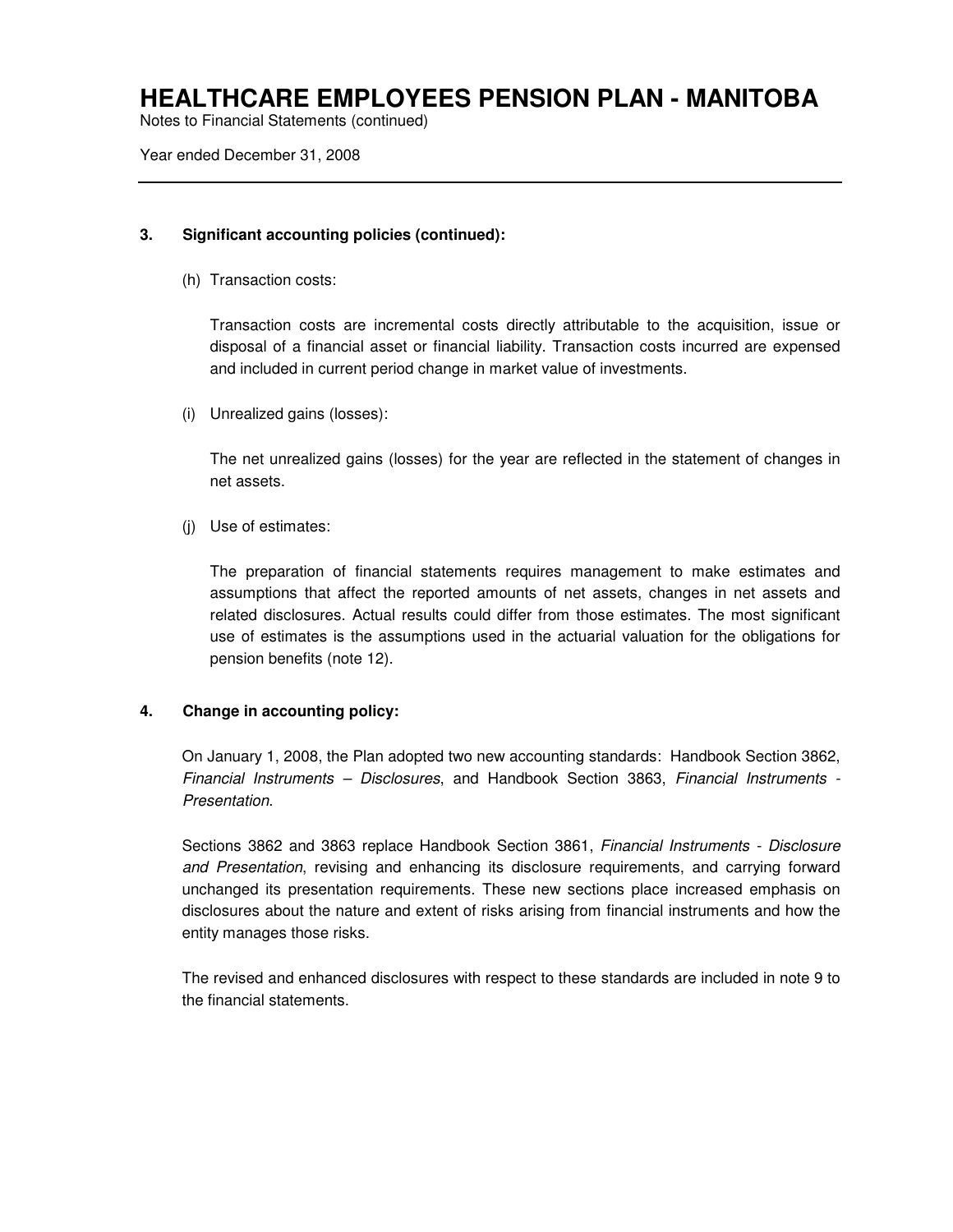Notes to Financial Statements (continued)

Year ended December 31, 2008

### **5. Contributions and other receivables:**

|                                                                                                                             | 2008                          | 2007                         |
|-----------------------------------------------------------------------------------------------------------------------------|-------------------------------|------------------------------|
| Contributions receivable - employer<br>Contributions receivable - employee<br>Due from Healthcare Employees Benefits Plan - | 6,477,048<br>SS.<br>6,477,048 | 6,368,702<br>\$<br>6,368,702 |
| Manitoba<br>Other receivables                                                                                               | 201,414<br>837.718            | 241,378<br>885,920           |
|                                                                                                                             | \$13,993,228                  | \$13,864,702                 |

#### **6. Investments:**

|                        |     | 2008          |     | 2007          |
|------------------------|-----|---------------|-----|---------------|
|                        |     |               |     |               |
| Short-term investments | \$  | 61,457,973    | \$. | 32,708,507    |
| <b>Bonds</b>           |     | 849,795,620   |     | 800,418,725   |
| Mortgages              |     | 375,259,428   |     | 356,537,043   |
| Canadian equities      |     | 794,231,889   |     | 1,274,050,235 |
| U.S. equities          |     | 320,568,317   |     | 380,103,180   |
| Global equities        |     | 295,947,491   |     | 415,493,435   |
| Real estate            |     | 323,132,838   |     | 297,503,972   |
|                        |     |               |     |               |
|                        | \$. | 3,020,393,556 | \$. | 3,556,815,097 |

### **7. Capital assets:**

|                                            |     |                        |    |                             | 2008              |   | 2007                 |
|--------------------------------------------|-----|------------------------|----|-----------------------------|-------------------|---|----------------------|
|                                            |     | Cost                   |    | Accumulated<br>amortization | Net book<br>value |   | Net book<br>value    |
| Computer software<br>Computer hardware and | \$. | 2,081,027              | S  | 1,857,616                   | \$<br>223,411     | S | 285,746              |
| office equipment<br>Computer projects      |     | 3,529,609<br>3,247,023 |    | 2,932,895<br>3,162,305      | 596,714<br>84,718 |   | 414,340<br>1,198,466 |
|                                            |     | 8,857,659              | \$ | 7,952,816                   | \$<br>904,843     | S | 898,552,             |

In fiscal 2008, \$726,071 (2007 - \$636,078) was transferred from the Pension Fund to the Capital Fund for the acquisition of capital assets.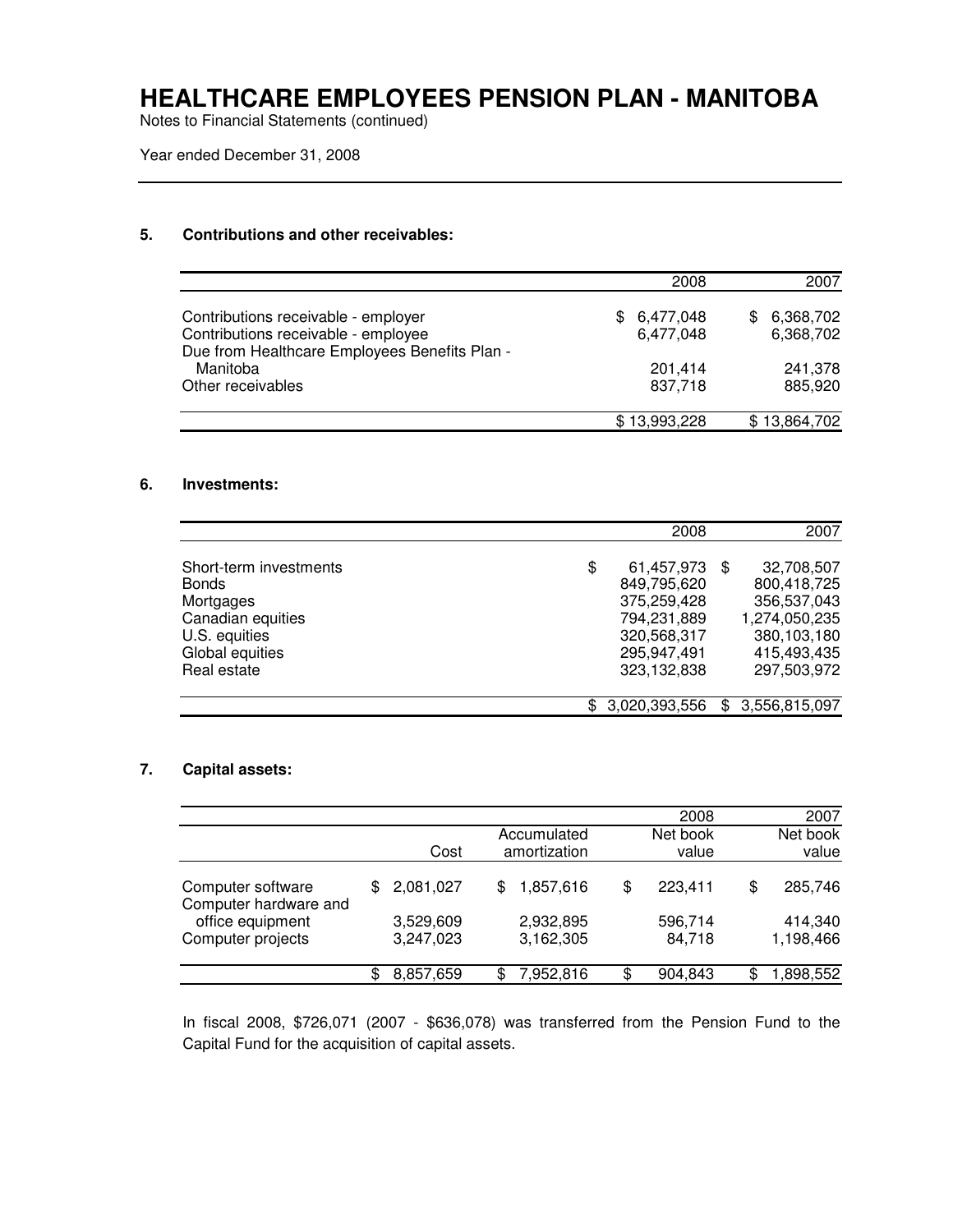Notes to Financial Statements (continued)

Year ended December 31, 2008

#### **8. Investment income:**

|                         |   | 2008          |   | 2007        |
|-------------------------|---|---------------|---|-------------|
| Short-term investments  | S | 1,581,922     | S | 1,889,806   |
| <b>Bonds</b>            |   | 40,393,622    |   | 37,320,723  |
| Mortgages               |   | 20,500,673    |   | 19,523,387  |
| Canadian equities       |   | 27,960,637    |   | 24,507,104  |
| U.S. equities           |   | 6,983,852     |   | 6,557,538   |
| Global equities         |   | 14,342,602    |   | 11,335,056  |
| Real estate             |   | 14,011,544    |   | 10,582,100  |
| Security lending income |   | 388,661       |   | 175,188     |
|                         |   | \$126,163,513 |   | 111,890,902 |

#### **9. Risk management:**

- (a) Market risk:
	- (i) Interest rate risk:

Interest rate risk refers to the adverse consequences of interest rate changes on the Plan's cash flows, financial position and income. The Plan's fixed income investments are exposed to the risk that the value of interest-bearing investments will fluctuate due to changes in the level of market interest rates. The Plan has invested approximately 43 percent (2007 - 33 percent) of its investments in fixed income securities as at December 31, 2008. To properly manage the Plan's interest rate risk, appropriate guidelines on the weighting and duration for bonds and other fixed income investments are set and monitored.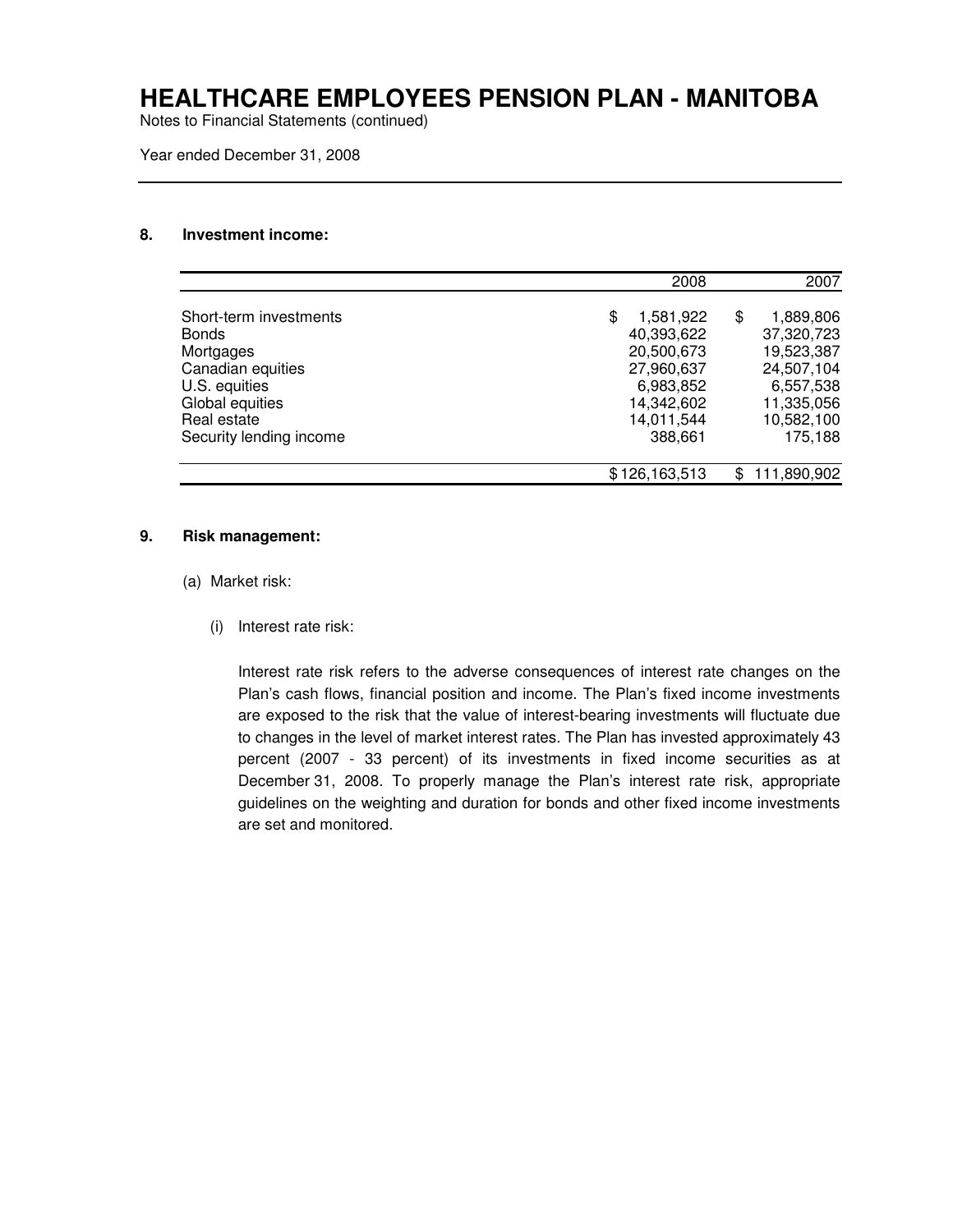Notes to Financial Statements (continued)

#### Year ended December 31, 2008

#### **9. Risk management (continued):**

The remaining terms to contractual maturity of fixed income investments at December 31 are as follows:

|                      | 2008            | 2007              |
|----------------------|-----------------|-------------------|
| Less than one year   | \$<br>1,289,140 | \$<br>1,214,235   |
| One to five years    | 391,036,004     | 368,315,078       |
| After five years     | 457,470,476     | 430,889,412       |
| Total carrying value | 849,795,620     | \$<br>800,418,725 |

The Plan holds the above fixed income securities directly and in-directly through pooled funds. An increase of 100 basis points in interest rates, with all other variables held constant, will impact fixed income investments by an estimated loss of \$67.7 million. The Plan's interest rate sensitivity was determined based on portfolio weighted duration.

(ii) Foreign currency risk:

Foreign currency exposure arises from the Plan holding investments denominated in currencies other than the Canadian dollar. Fluctuations in the relative value of the Canadian dollar against these foreign currencies can result in a positive or a negative effect on the fair value of investments. The Plan and its investment managers have the ability to utilize derivative instruments to mitigate foreign currency risk, subject to the approval of the Plan's Investment Committee. The Plan is exposed to fluctuations in the U.S. dollar, Japanese yen and European currencies, notably the Euro, British pound sterling and Swiss franc.

The Plan's exposure in cash and investments to foreign currencies to Canadian dollars is shown below:

|                                 | Actual currency            |             |
|---------------------------------|----------------------------|-------------|
| As at December 31, 2008         | exposure                   | ℅           |
| Canadian                        | \$2,459,641,547            | 80.5        |
| US dollar<br>Euro               | 307,039,957<br>126,831,365 | 10.1<br>4.1 |
| Japanese yen                    | 67,169,787                 | 2.2         |
| British pound sterling          | 42,058,083                 | 1.4         |
| Swiss franc<br>Other currencies | 24,153,772<br>27,833,678   | 0.8<br>0.9  |
|                                 |                            |             |
|                                 | 3,054,728,189              | 100.0       |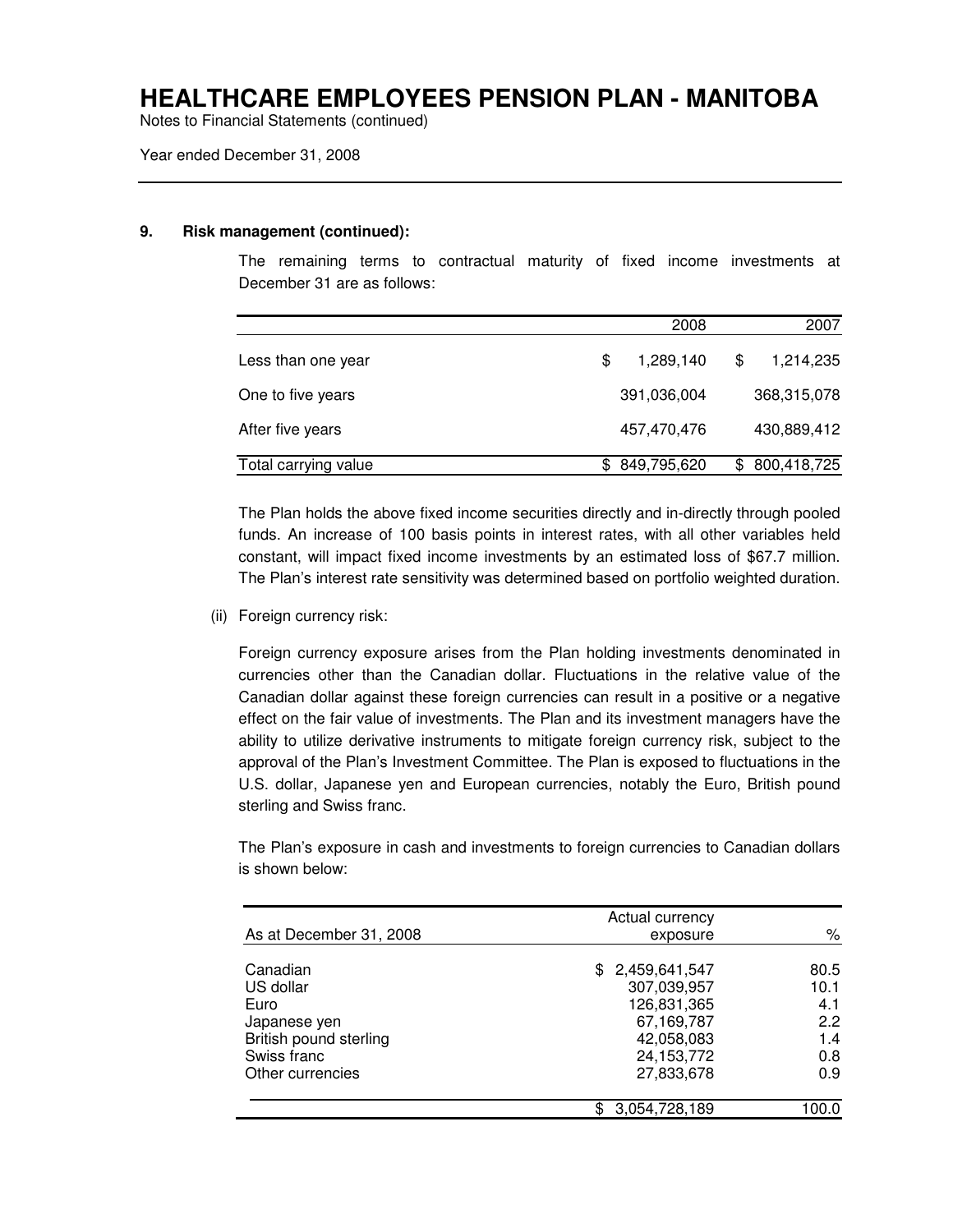Notes to Financial Statements (continued)

Year ended December 31, 2008

#### **9. Risk management (continued):**

(ii) Foreign currency risk (continued):

A 10 percent increase or decrease in exchange rates, with all other variables held constant, would result in a change in unrealized gains (losses) of \$59.5 million.

(iii) Other price risk:

The Plan's investments in equities are sensitive to market fluctuations. To properly manage the Plan's other price risk, appropriate guidelines on asset diversification to address specific security, geographic, sector and investment manager risks are set and monitored. A decline of 10 percent in equity values, with all other variables held constant, will impact the Plan's equity investments by an approximate loss of \$141.1 million.

(b) Credit risk:

The Plan is exposed to credit risk, which is the risk that a counterparty will be unable to pay amounts in full when due or requested. The Plan's greatest concentration of credit risk is in its fixed income securities. The fair value of the fixed income securities includes consideration of the creditworthiness of the debt issuer. All transactions in listed securities are settled or paid for upon delivery using approved brokers. The risk of default is considered minimal, as payment is made on a purchase once the securities have been received from the broker. For sales transactions, the securities are released once the broker has made payment.

| Credit rating                | 2008<br>Market value                                          | 2007<br>Market value               |    |                                                        |                                 |
|------------------------------|---------------------------------------------------------------|------------------------------------|----|--------------------------------------------------------|---------------------------------|
| AAA<br>AA<br>A<br><b>BBB</b> | 445,377,885<br>\$.<br>221,966,616<br>173,953,163<br>8,497,956 | 52.4%<br>26.1%<br>20.5%<br>$1.0\%$ | \$ | 397,007,688<br>218,914,521<br>174,811,449<br>9,685,067 | 49.6%<br>27.4%<br>21.8%<br>1.2% |
|                              | 849,795,620                                                   | 100.0%                             | \$ | 800,418,725                                            | 100.0%                          |

The breakdown of the Plan's bond portfolio by credit rating from various rating agencies is presented below:

Credit risk associated with contributions and other receivables is minimized due to their nature. The majority of the receivable balances are due from member facilities and are collected from participating members through the payroll process. No provision for doubtful contributions and other receivables has been recorded in either 2008 or 2007. The carrying amounts of fixed income investments and contributions and other receivables represent the maximum credit exposure to the Plan.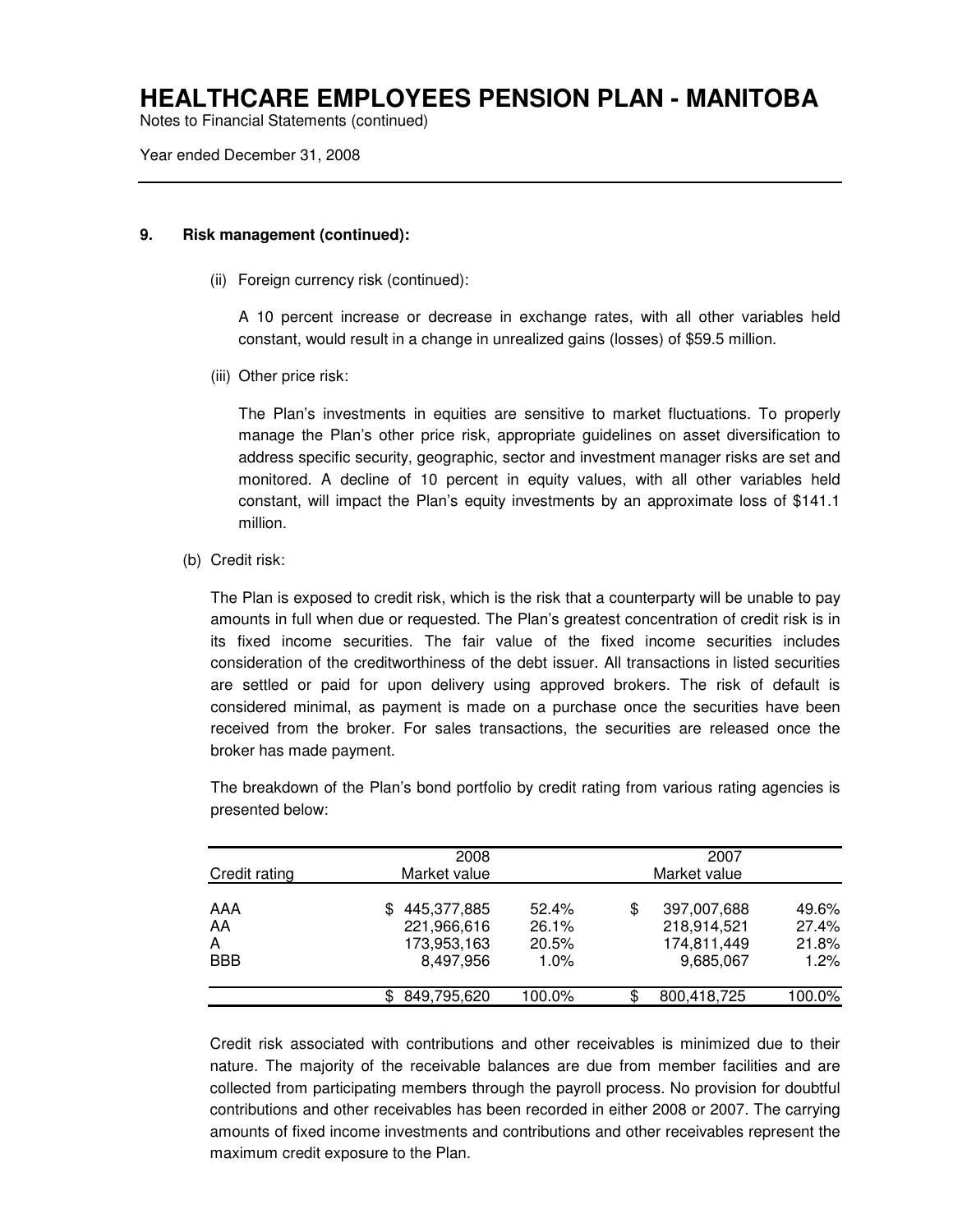Notes to Financial Statements (continued)

Year ended December 31, 2008

#### **9. Risk management (continued):**

(c) Liquidity risk:

Over 76% of the Plan's investments are in liquid securities traded in public markets. These include all U.S. and global equities and the majority of Canadian equities, which is over 47% percent of the Plan assets and is all exchange traded, and bonds. Although market events could lead to some investments becoming illiquid, management believes the diversity of the Plan's portfolio and current contribution levels will ensure that liquidity is available for benefit payments. The Plan's financial statement liabilities have contracted maturities of less than one year.

The Plan's fixed income securities are diversified at December 31 as follows:

|                          | 2008                |             |    |                 | 2007        |
|--------------------------|---------------------|-------------|----|-----------------|-------------|
|                          | Market              | Average     |    | Market          | Average     |
|                          | value               | coupon rate |    | value           | coupon rate |
| Federal                  | \$<br>379,178,805   | 5.41%       | \$ | 335,935,739     | $5.08\%$    |
| Provincial/<br>municipal | 224,770,942         | 6.34%       |    | 238,684,864     | 6.09%       |
| Corporate                | 245,845,873         | 5.83%       |    | 225,798,122     | 5.66%       |
| Mortgages                | 375,259,428         |             |    | 356,537,043     |             |
|                          | \$<br>1,225,055,048 |             |    | \$1,156,955,768 |             |

#### **10. Role of the actuary and auditor:**

The actuary has been appointed pursuant to the Plan Text and the Trust Agreement. With respect to the preparation of financial statements, the actuary has been engaged to carry out a valuation of the Plan's assets and liabilities, which consists of a provision for future obligations of the Plan to the members. The valuation is made in accordance with accepted actuarial practice, applicable legislation and any direction received from regulatory authorities, and reported thereon to the Board of Trustees. In performing the valuation of the liabilities, which are by their nature inherently variable, assumptions are made as to the investment rate of return, inflation rates and salary escalation in the future, taking into consideration the circumstances of the healthcare employees and the nature of the liabilities. The actuary, in their review of the management information provided by the Plan used in the valuation, also makes use of the work of the external auditors. The Actuary's Report outlines the scope of their work and opinion.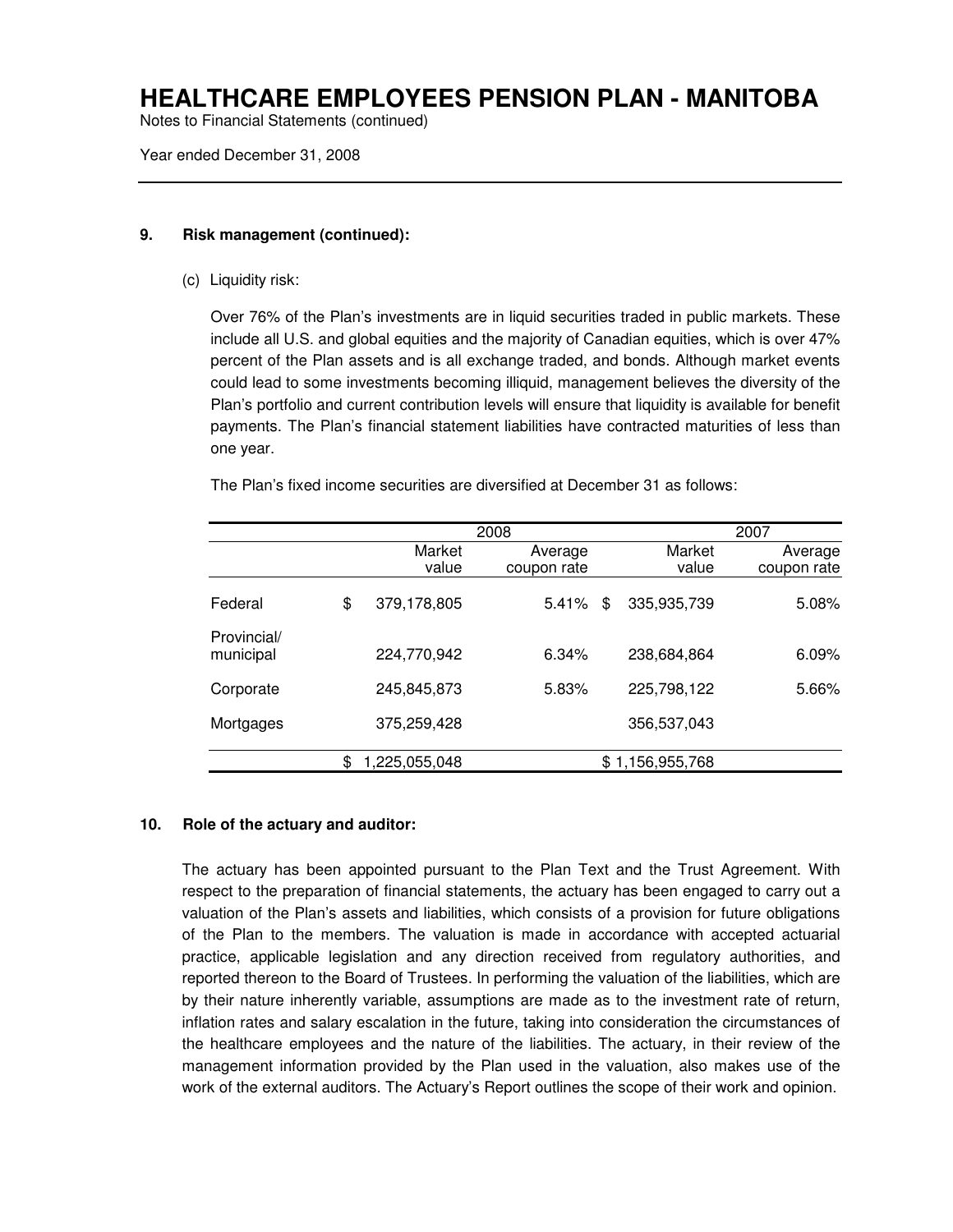Notes to Financial Statements (continued)

Year ended December 31, 2008

#### **10. Role of the actuary and auditor (continued):**

The external auditors have been appointed by the Board of Trustees to conduct an independent and objective audit of the financial statements of the Plan in accordance with generally accepted auditing standards and report thereon to the Board of Trustees. In carrying out their audit, the auditors also make use of the work of the actuary and their report on the Plan's liabilities. The Auditors' Report outlines the scope of their audit and their opinion.

### **11. Related party:**

The Plan and the Healthcare Employees Benefits Plan - Manitoba (HEBP) have a certain number of common trustees and a cost sharing agreement to allocate certain costs based on factors such as square footage, number of employees and time usage.

### **12. Obligations for pension benefits:**

As at December 31, 2008, the date of the most recent actuarial Accounting Valuation, the actuarial present value of the accrued pension benefits was \$3,755,410,000 (2007 - \$3,361,456,000) and the actuarial value of the Plan assets was \$3,367,043,000 (2007 - \$3,445,449,000). Since there is no intention of extinguishing the pension obligations in the near term, the obligations are calculated by using the going concern actuarial basis. The projected unit credit actuarial cost method was used by Towers Perrin, the actuary, to determine the actuarial liability and the required current service contributions.

Four significant long-term actuarial assumptions used in the valuation were:

- (a) the liability discount rate was assumed to be 6.5 percent (2007 6.5 percent);
- (b) the asset rate of return was assumed to be 6.5 percent (2007 6.5 percent);
- (c) inflation rate was assumed to be 3.0 percent (2007 3.0 percent); and
- (d) the salary escalation rate was assumed to be 4.5 percent for 2009 and 4.0 percent thereafter (2007 - 4.5 percent for 2008 and 2009 and 4.0 percent thereafter) plus merit and promotion.

The assumptions used in determining the actuarial present value of accrued pension benefits are going concern assumptions adopted by the Trustees and were developed by reference to expected long-term market conditions. As underlying conditions change over time, going concern assumptions adopted by the Trustees may also change, which could cause a material change in the actuarial value of accrued pension benefits.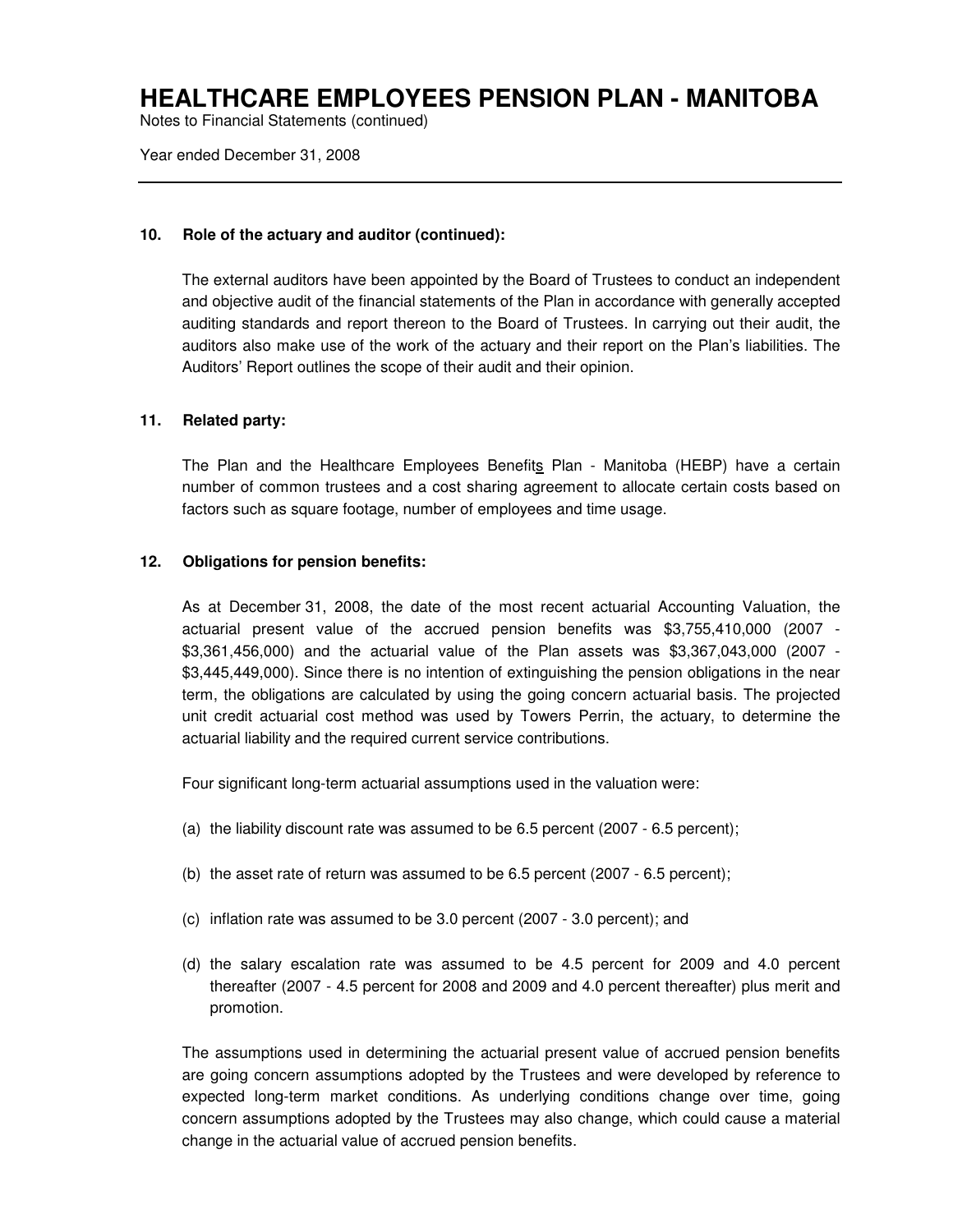Notes to Financial Statements (continued)

Year ended December 31, 2008

### **12. Obligations for pension benefits (continued):**

Actuarial value of net assets has been determined using the five year moving average market method. Under this method all experience gains and losses are averaged over a five year period. The change in actuarial adjustment of asset carrying value is reflected as deferred investment (gains) losses in the table below.

The Accounting Valuation is prepared for financial statement purposes in accordance with the recommendations of the Canadian Institute of Chartered Accountants using a discount rate equivalent to the current yield on high-quality long term corporate bond and other assumptions that represent management's best estimate of future events. Changes in this valuation are disclosed in the table below.

The actuarial present value of benefits as at December 31, 2008 and December 31, 2007 and the principal components of changes in actuarial present values during the year on an accounting basis were as follows:

|                                                                                                         | December 31,<br>December 31, |
|---------------------------------------------------------------------------------------------------------|------------------------------|
|                                                                                                         | 2008<br>2007                 |
| Market value of net assets<br>\$3,060,948,000                                                           | \$3,580,913,000              |
| Deferred investment (gains) losses<br>306,095,000                                                       | (135, 464, 000)              |
| Actuarial value of net assets<br>3,367,043,000                                                          | 3,445,449,000                |
| Actuarial present value of accrued pension                                                              |                              |
| benefits - beginning of period<br>3,361,456,000                                                         | 3.063.934.000                |
| Benefits accrued<br>191,338,000                                                                         | 184,965,000                  |
| (136, 742, 000)<br>Benefits paid                                                                        | (134, 341, 000)              |
| Interest accrued on benefits<br>220,241,000                                                             | 200,775,000                  |
| Increase in benefits accrued due to data corrections<br>11,466,000                                      | 13,444,000                   |
| Effect of actual experience, change in administrative                                                   |                              |
| expenses and change in actuarial basis<br>107,651,000                                                   | 32,679,000                   |
|                                                                                                         |                              |
| benefits, end of period<br>3,755,410,000                                                                | 3,361,456,000                |
|                                                                                                         |                              |
| actuarial present value of accrued pension benefits<br>(388, 367, 000)<br>S                             | 83,993,000<br>\$             |
| Actuarial present value of accrued pension<br>Excess (deficiency) of actuarial value of net assets over |                              |

The Accounting Valuation as at December 31, 2008 indicates a deficiency of actuarial value of net assets over actuarial present value of accrued pension benefits of \$388,367,000, as well as a solvency deficiency of \$869,695,000.